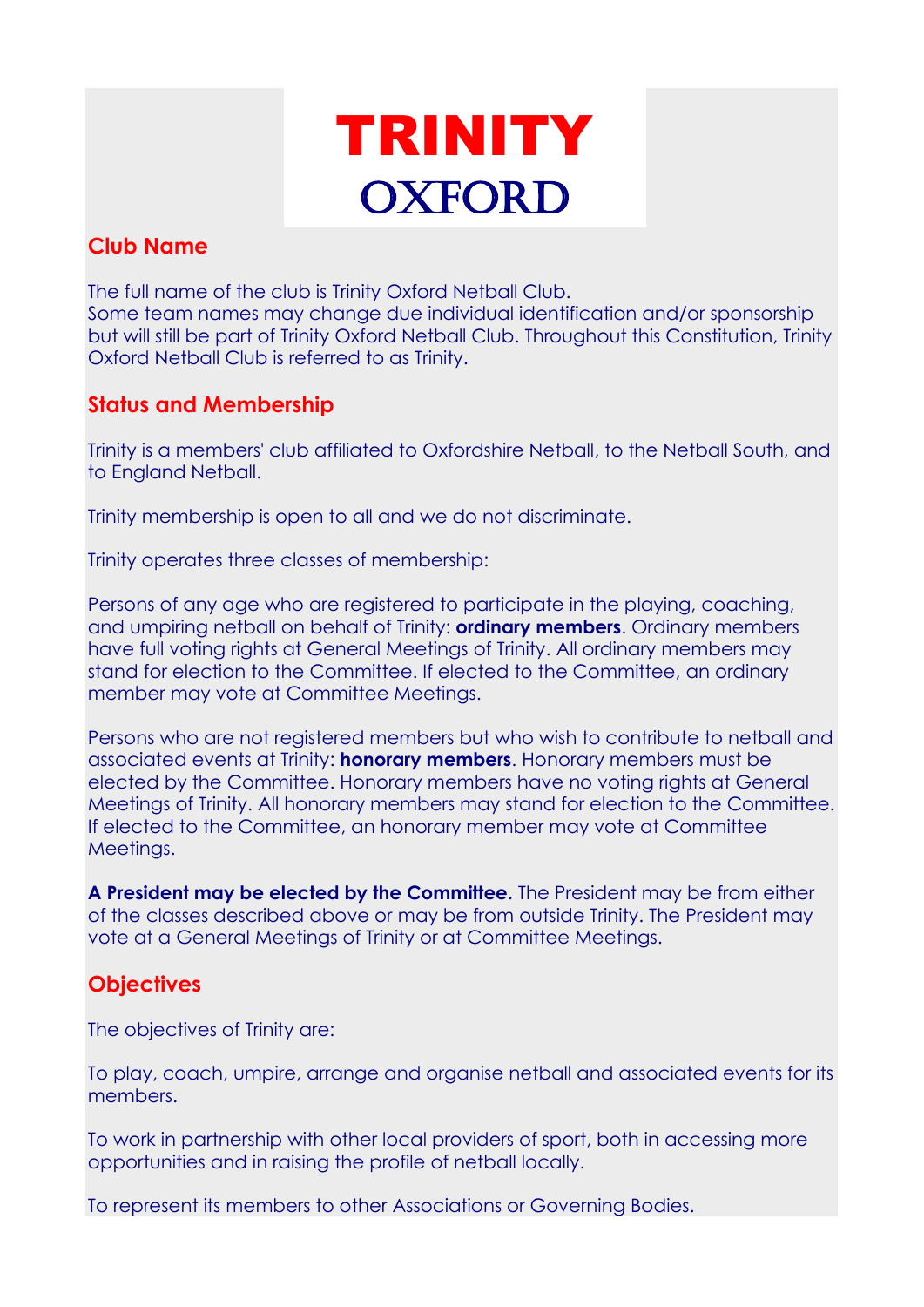#### **Management**

The affairs of Trinity are managed by a Management Committee and Coordinating group. The Committee are considered Officers of Trinity.

The Committee Members comprises the President/Chair, Club Manager/Secretary, Treasurer, Coaching Lead, Umpiring Lead, Seniors Lead and Juniors Lead. The Club also appoints a Senior Player Representative, Junior Representative and Parent Representative to represent members at Committee meetings.

Committee Members may hold more than one office if circumstances dictate.

The Committee Members are elected at the Annual General Meeting (AGM) of Trinity and hold office until the next AGM when their period of office is automatically terminated. Committee Members may stand for re-election if they wish.

Nomination of candidates for election to the Committee must be given in writing (stating nominee, nominator, and seconder) to the Club Secretary at least seven days prior to the date of the AGM, but the Chair may admit late nominations up to the time of voting. All candidates must consent to stand before nomination is notified to the Club Secretary.

Committee Members should attend all meetings of Trinity; Committee Members who cannot attend a Committee Meeting may nominate a representative to attend that meeting provided that the Club Secretary has been notified in writing prior to the meeting. The 'stand-in' representative may vote at the Committee Meeting.

All members are eligible for election to the Committee except: Any Committee Member absent for two consecutive Committee Meetings without notification may be requested by the Committee to resign immediately. Such a Committee Member may not stand for election at the next AGM.

Co-option of members onto the Committee to perform special duties is at the discretion of the Committee. Co-opted members may not vote at Committee Meetings.

Club Officers are unpaid.

Other positions held within Trinity comprises of a Website Coordinator, Club Safeguarding Officer, Social Media & Club Engagement Coordinator, Kit Coordinator, Fundraising Coordinator/Social Secretary, Volunteer Coordinator, Coaches and Umpires. These positions are not Officers of Trinity and as a result do not form part of the Committee. Members or non-members can be elected at any time by the Committee for any of these roles or any other roles that may be introduced to meet the needs of Trinity.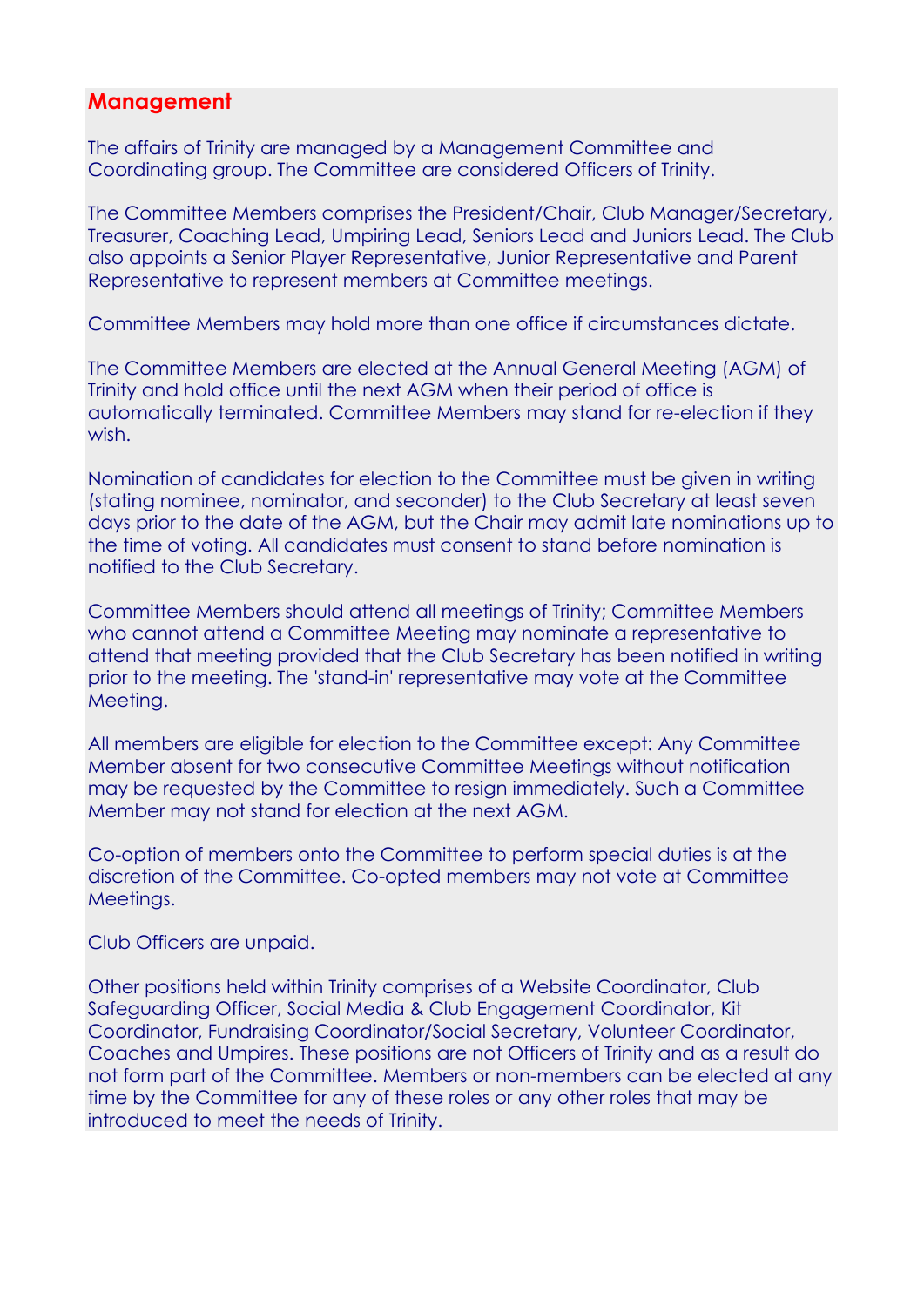#### **Fees**

Annual Trinity fees are fixed by the Committee prior to the start of a new season. The club has a specific membership category and pricing for children and young people.

The said annual fees must be paid by each individual wishing to be affiliated to Trinity.

The timeframe for payment of said annual fees is fixed by the Committee. However, special arrangements may be organised by individuals by express agreement with the Treasurer.

# **Accounts**

All club monies will be banked in an account held in the name of the club.

The Club Treasurer will be responsible for the finances of the club.

An audited statement of annual accounts will be independently reviewed and presented by the Treasurer at the Annual General Meeting.

Any cheques drawn against club funds should hold the signatures of the Treasurer plus up to two other officers.

### **Meetings**

A General Meeting of Trinity (to be known as the Annual General Meeting) shall be held in (or close to) July each year on a date agreed by the Committee. Fourteen days clear notice must be given to all affiliated members. This will be published on Trinity's website along with a proposed agenda and nomination forms. Note: nominations and additional items for the agenda must be received by Trinity Secretary at least seven days prior to the AGM.

The business of the AGM includes: election of Committee Members; statement of the annual fees; a report from each of the Officers of the Committee; items or proposals to be put to the members by the Committee.

Any member may request a General Meeting of Trinity by writing to the Club Secretary stating the reason for the meeting. If a meeting is called, the Club Secretary will inform all affiliated members giving at least seven days' notice.

55% of the affiliated members must be represented to form a quorum at any General Meeting.

At all General Meetings of Trinity, voting is limited by the content of any proposal. A vote should be taken by one vote per individual present at the meeting.

Ordinary members have full voting rights at General Meetings of Trinity. Honorary members have no voting rights at General Meetings of Trinity.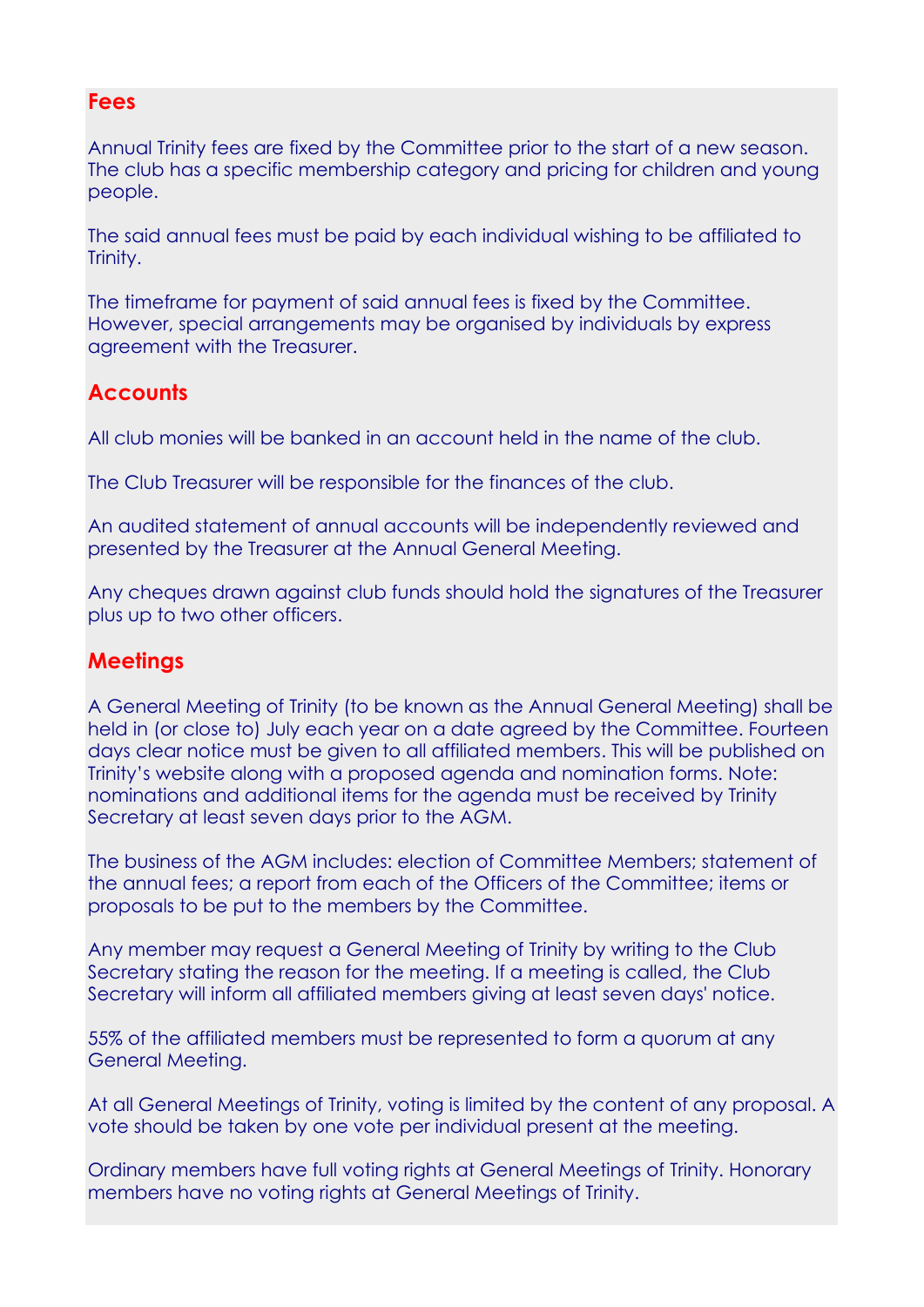The Committee meets at regular intervals of approximately three months during the year. Dates for Committee Meetings are agreed by the Committee Members.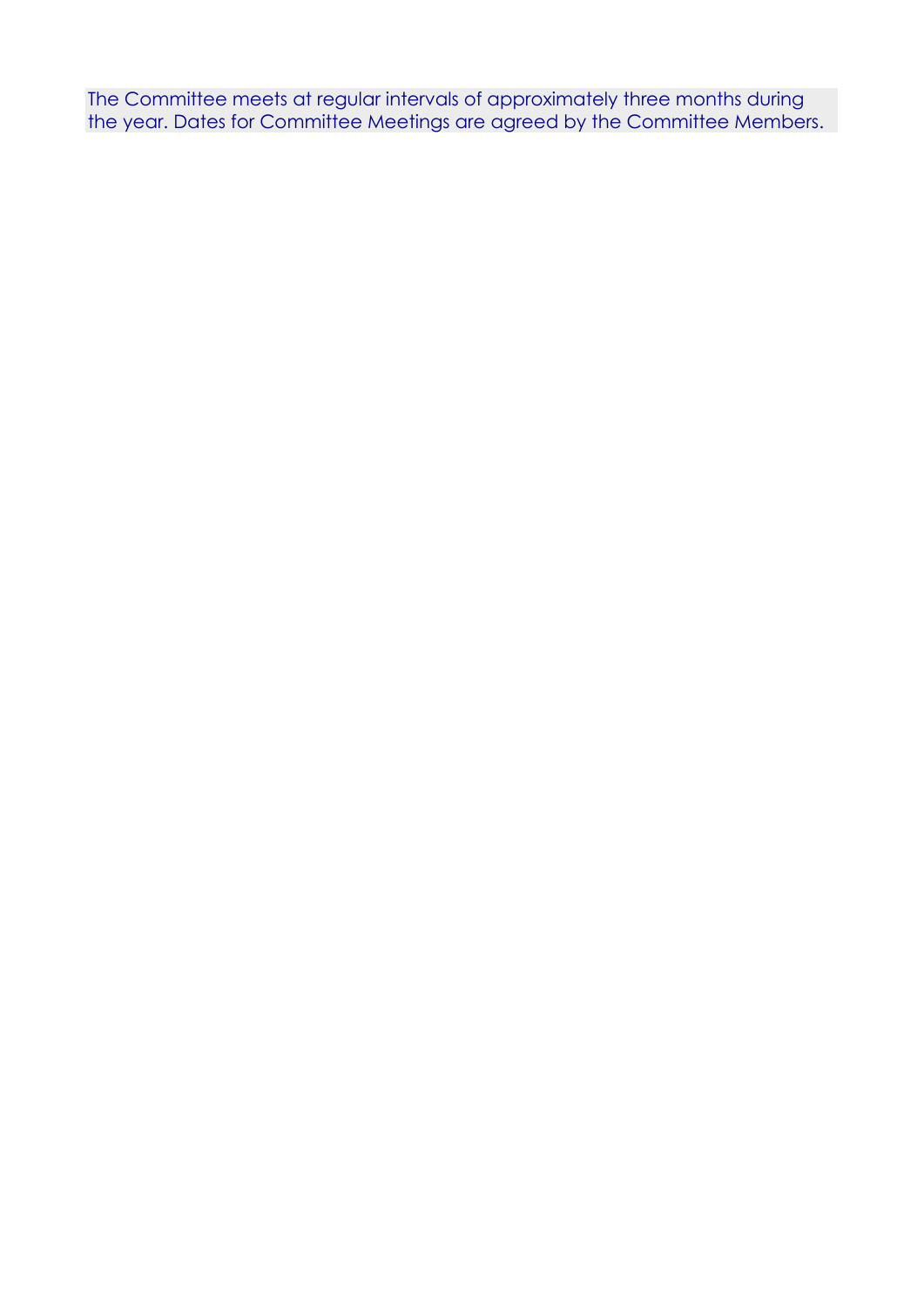The business of a Committee Meeting includes: apologies; minutes from previous meeting; matters arising; reports from Officers. Other items for discussion must be presented to the Club Secretary at least seven days before the date of the Committee Meeting. Such items should be discussed and, if necessary, a proposal formulated and a vote taken. 'High-impact' items or proposals must be presented at a General Meeting of Trinity.

Decisions made by the Committee, although open to discussion, are final.

The Chair of any meeting has a second or casting vote.

### **Alteration of the Rules**

These Rules, or any of them, may be added to, amended, or replaced by a Resolution of a two-thirds majority of those present and voting at a General Meeting of Trinity.

### **Dissolution**

Trinity will be dissolved upon a Resolution to that effect by a three-fourths majority of all its voting members.

Following such a Resolution, the Committee will take immediate steps to convert to money all the property of Trinity whatsoever.

Out of the proceeds of such conversion, the Committee will discharge all debts and liabilities of Trinity, including all expenses incidental to the said conversion.

All money remaining will be donated to a registered charity agreed by the Committee.

### **Disputes**

Any dispute arising out of, or not covered by, these Rules will be referred to the Chair, whose decision is final.

### **League and Tournament Rules**

Rules specific to the Leagues and Tournaments are issued separately and for each League and Tournament; affiliated teams and individuals are expected to respect and adhere to these said Rules.